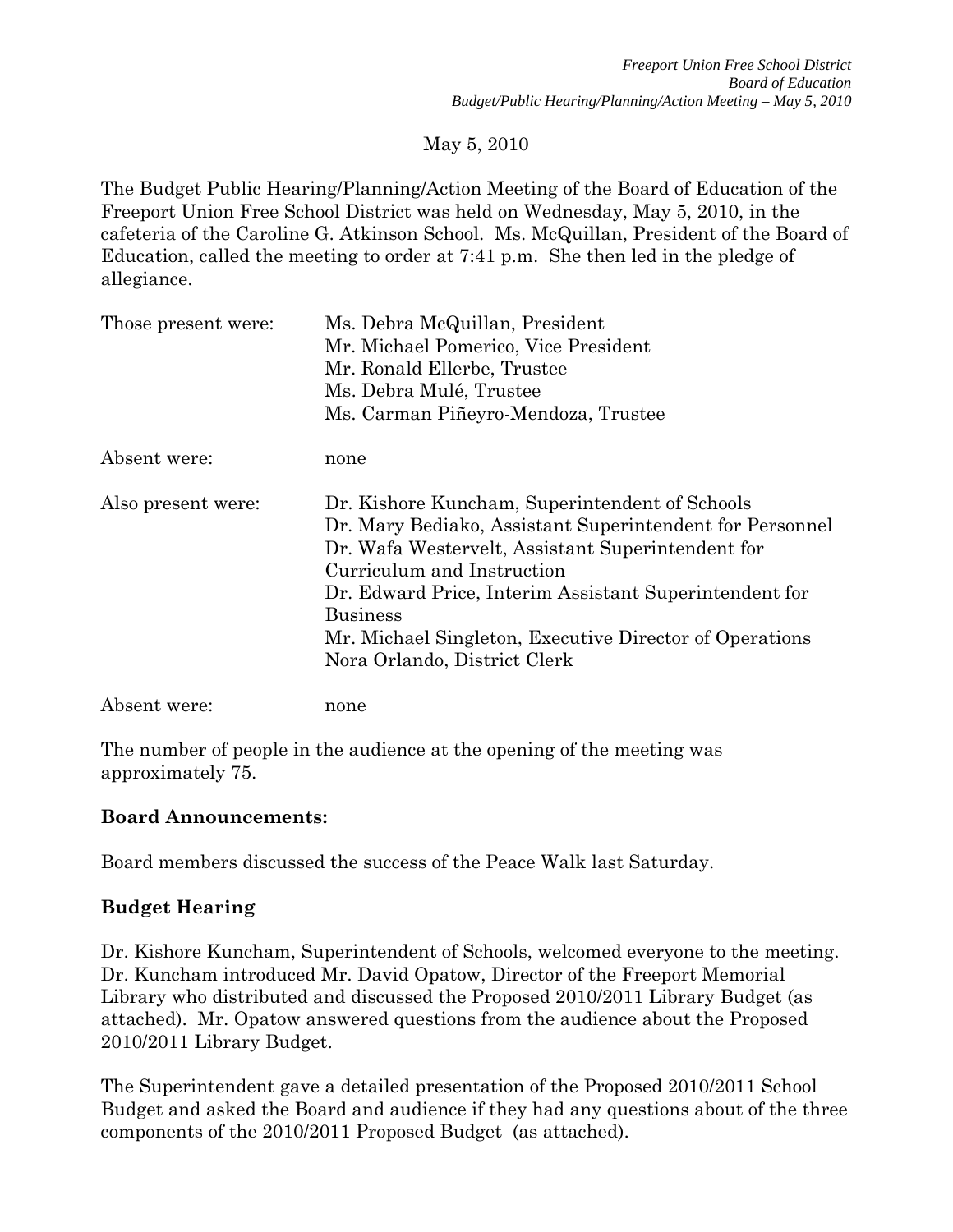# **Questions from the Public**

The public was given the opportunity to address the Board of Education and Administration regarding the 2010/2011Proposed School Budget.

#### **Items for Action**

# **CSE/CPSE Minutes**

On a motion by Ms. Piñeyro-Mendoza and seconded by Ms. Mulé, the following motion was approved:

**BE IT RESOLVED** that the Board of Education hereby accepts the minutes of the meetings of the committees on special education and preschool special education for the following dates:

February 5, 8, 23, 25, 2010; March 4, 5, 8, 9, 10, 11, 12, 15, 16, 17, 18, 19, 23, 24, 25, 26, 2010; April 6, 7, 8, 9, 12, 13, 14, 15, 16, 20, 21, 22, 2010.

The vote was Ellerbe, McQuillan, Mulé, Piñeyro-Mendoza, and Pomerico.

On a motion by Mr. Pomerico and seconded by Ms. Piñeyro-Mendoza, the following motion was approved:

# **Resolution – Freeport Teachers' Memorandum of Agreement**

**BE IT RESOLVED,** that the Board of Education of the Freeport Union Free School District hereby authorizes the payment of the wage increase for the 2009/2010 school year set forth in paragraph 3(B)(a) of the Memorandum of Agreement between the Freeport Teachers' Association and the Freeport School District dated March 10, 2010, notwithstanding the provisions of Section 2(B) of said Memorandum of Agreement.

The vote was Ellerbe, McQuillan, Mulé, Piñeyro-Mendoza, and Pomerico.

# **Executive Session**

At 11:14 p.m. on a motion by Mr. Ellerbe and seconded by Ms. Mulé the Board returned to open session. The motion carried unanimously. The vote was: Ellerbe, McQuillan, Mulé, Piñeyro-Mendoza, and Pomerico.